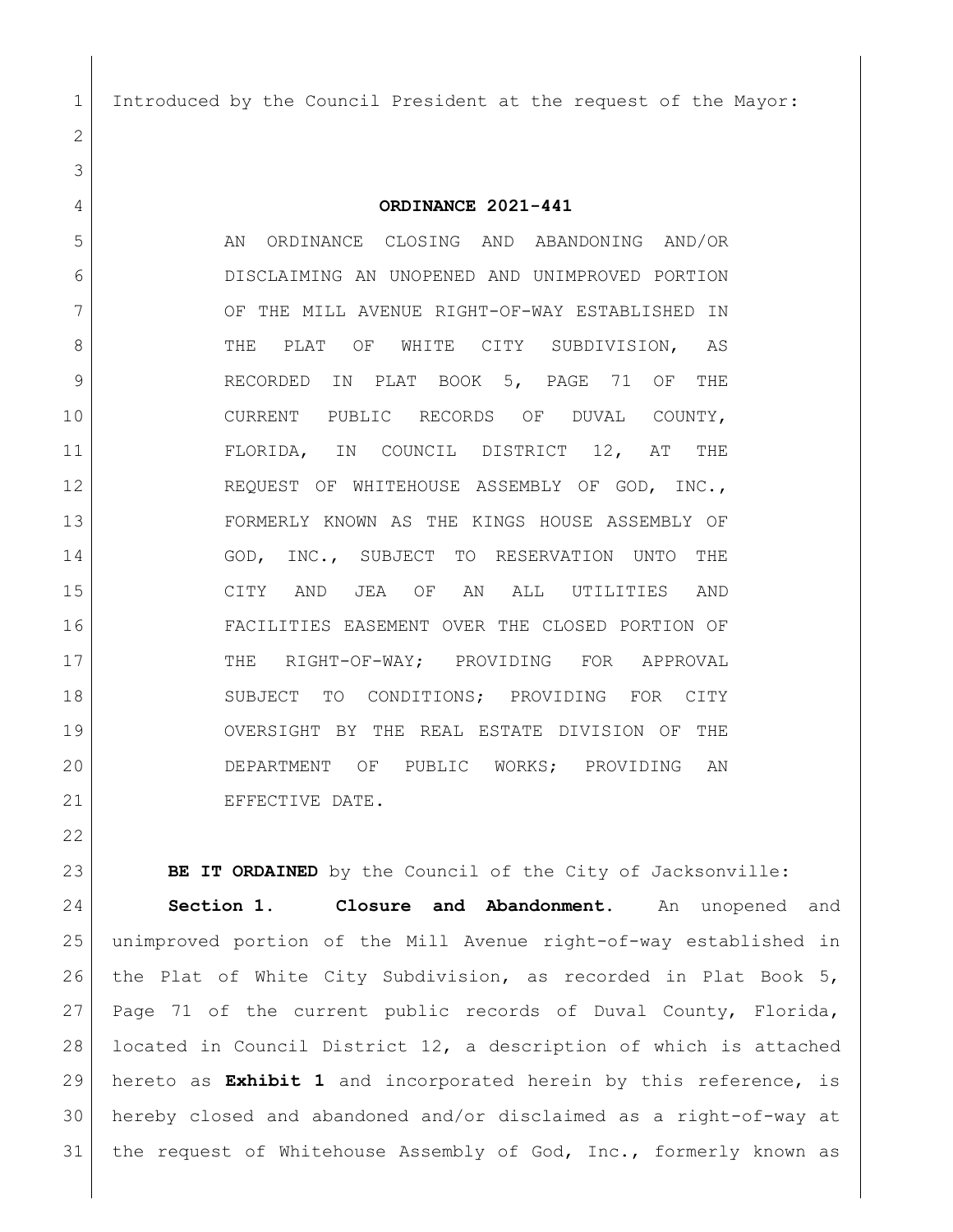The Kings House Assembly of God, Inc., (the "Applicant"); provided however, there is reserved unto the City and JEA an all utilities 3 and facilities easement on, over, across, and under the closed right-of-way for ingress and egress and for all utilities and facilities, including, but not limited to, water, sewer, electric and drainage, so as to provide the City and JEA continued access to 7 | repair and maintain these utilities and facilities in the future. The Applicant paid the right-of-way closure application fee of \$2,091.00. This closure request was reviewed and approved by the 10 various city, state, and utility agencies that might have an interest in the right-of-way and there were no objections to the 12 Applicant's request.

 **Section 2. Purpose.** The Applicant is requesting the closure in order to combine two parcels of property owned by the Applicant which abut the proposed closure area on either side. The Applicant intends to install a fence to prevent people from accessing and damaging the closure area and Applicant's properties and has expressed a desire to develop long term plans for future 19 improvements to the combined parcels.

 **Section 3. Hold Harmless Covenant.** The closure and abandonment by the City of its interests in the subject portion of the right-of-way is contingent upon Applicant's execution and delivery to the City of the Hold Harmless Covenant, in substantially the same form attached hereto as **Exhibit 2** and incorporated herein by this reference. Accordingly, the closure and abandonment of the aforesaid right-of-way shall not be recorded in the official public records until execution and delivery to the 28 City by the Applicant of the required Hold Harmless Covenant.

 **Section 4. Oversight.** The Real Estate Division of the Department of Public Works shall oversee the closure request described herein.